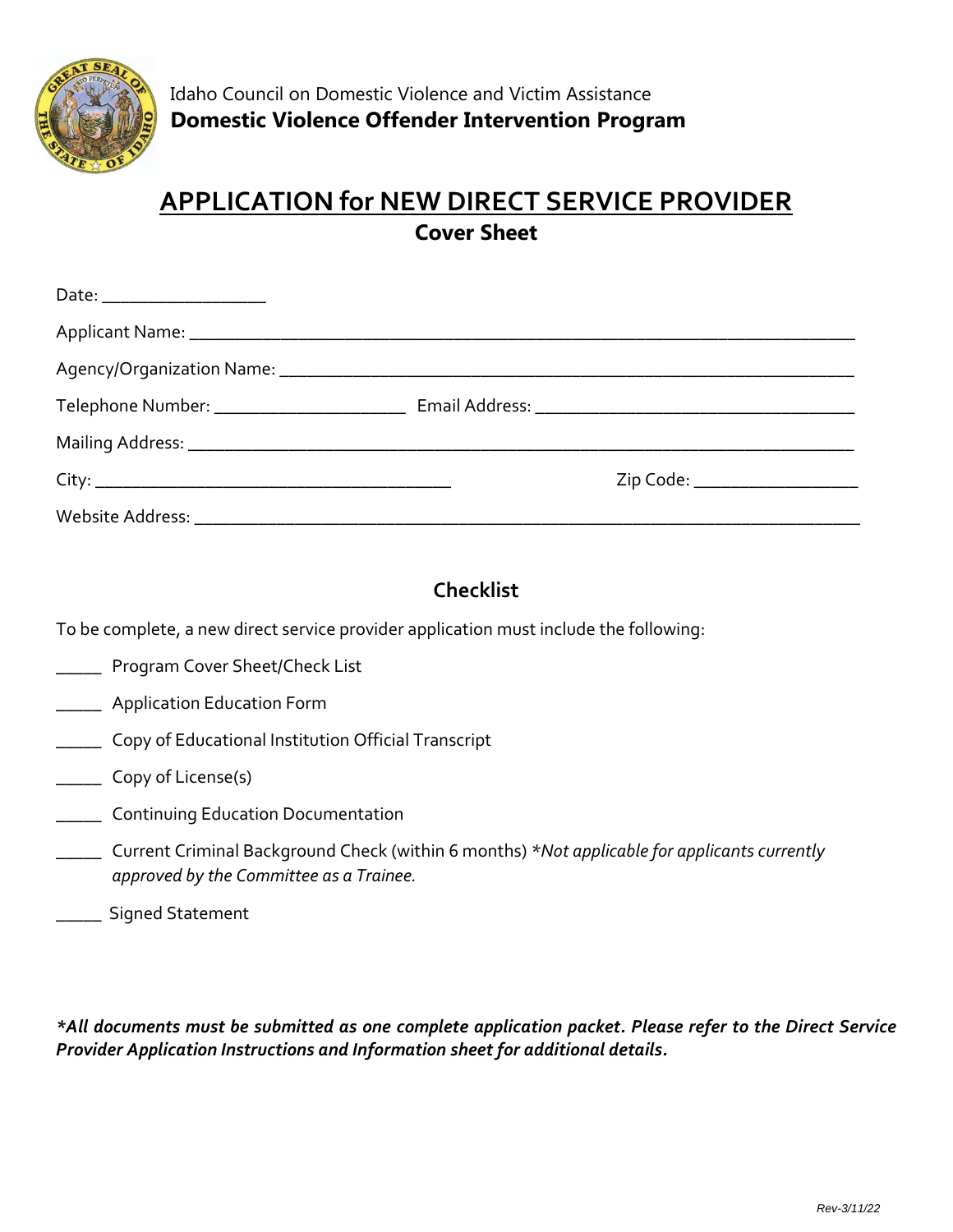# **APPLICATION for NEW DIRECT SERVICE PROVIDER**

**Education Documentation** 

| Program Name: |  |  |
|---------------|--|--|
|               |  |  |

Direct Service Provider Name & Credentials: \_\_\_\_\_\_\_\_\_\_\_\_\_\_\_\_\_\_\_\_\_\_\_\_\_\_\_\_\_\_\_\_\_\_\_\_\_\_\_\_\_\_\_\_\_\_\_

Requirements: *(Please review Minimum Standards and/or the Application Instructions for complete details)*

- 1. Bachelor's degree required in counseling, psychology, social work or related field. Copies of official transcripts related to qualifying degree must be included in the application packet.
- 2. Copy of current licensure.
- 3. Minimum of **60** hours of education obtained within the previous **5** years for new applicants or **3** years for renewing applicants or applicants currently approved as a Trainee. Please list and attach copies of certificates of completion.
- 4. Minimum of **150** total hours of supervised intervention experience.

| Name of Course or Program | Date(s) | Sponsor/Presenter | <b>Total Hours</b> |
|---------------------------|---------|-------------------|--------------------|
|                           |         |                   |                    |
|                           |         |                   |                    |
|                           |         |                   |                    |
|                           |         |                   |                    |
|                           |         |                   |                    |
|                           |         |                   |                    |
|                           |         |                   |                    |
|                           |         |                   |                    |
|                           |         |                   |                    |
|                           |         |                   |                    |
|                           |         |                   |                    |
|                           |         |                   |                    |
|                           |         |                   |                    |
|                           |         |                   |                    |
|                           |         |                   |                    |
|                           |         |                   |                    |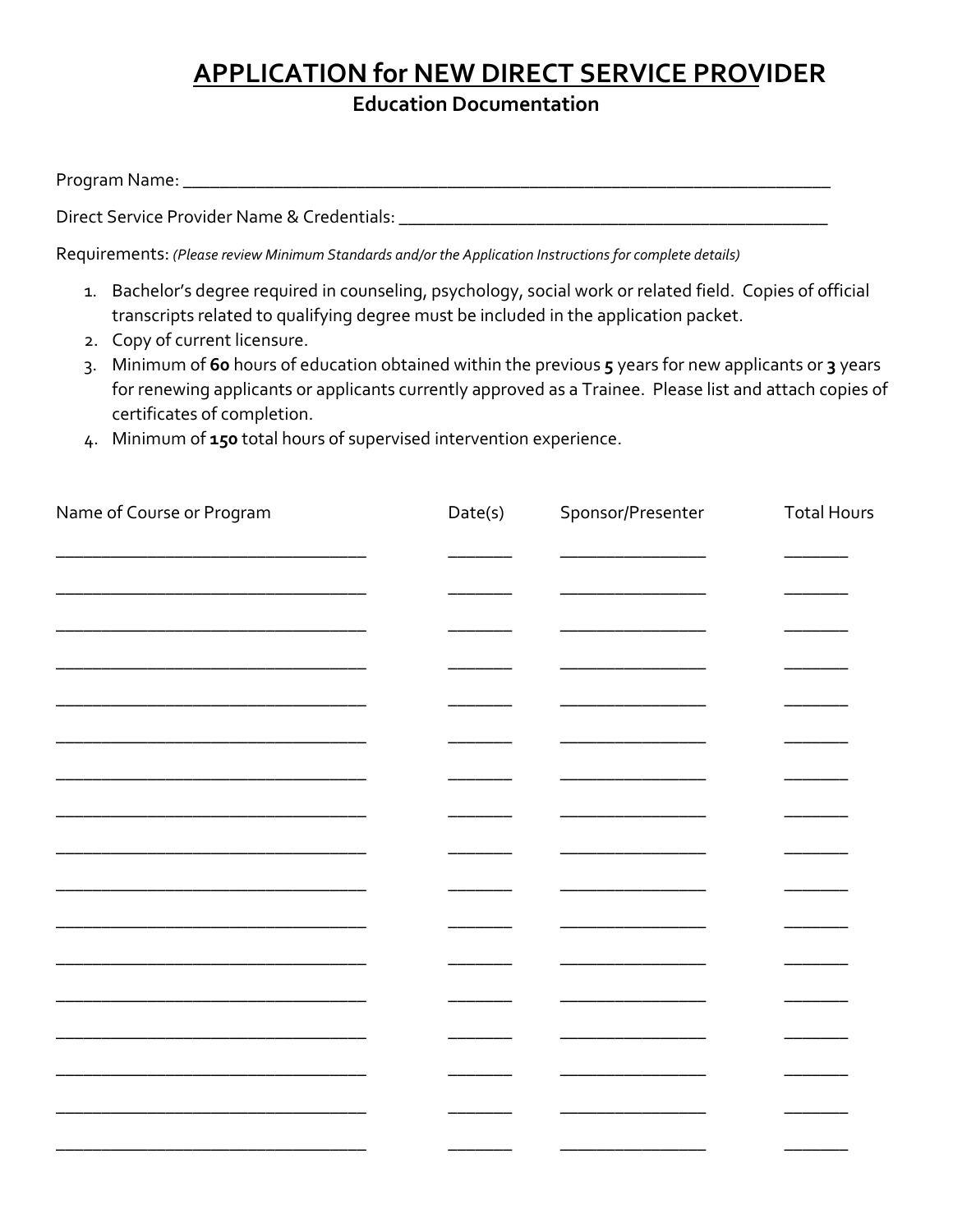#### New Direct Service Provider Education Documentation - Continued

**Supervised Treatment Experience** 

Minimum of 75 hours of supervised direct treatment contact with offenders.

| <b>Organization Providing Experience</b> | Supervisor Name/Credentials/Contact Info | <b>Total Hours</b> |
|------------------------------------------|------------------------------------------|--------------------|
|                                          |                                          |                    |
|                                          |                                          |                    |
|                                          |                                          |                    |
|                                          |                                          |                    |
|                                          |                                          |                    |
|                                          |                                          |                    |
|                                          |                                          |                    |

Minimum of 75 hours of supervised education and/or experience that is directly related to counseling, assessing or providing intervention services, as well as working/training with DV victim advocacy programs.

| <b>Organization Providing Experience</b> | Supervisor Name/Credentials/Contact Info | <b>Total Hours</b> |
|------------------------------------------|------------------------------------------|--------------------|
|                                          |                                          |                    |
|                                          |                                          |                    |
|                                          |                                          |                    |
|                                          |                                          |                    |
|                                          |                                          |                    |
|                                          |                                          |                    |
|                                          |                                          |                    |